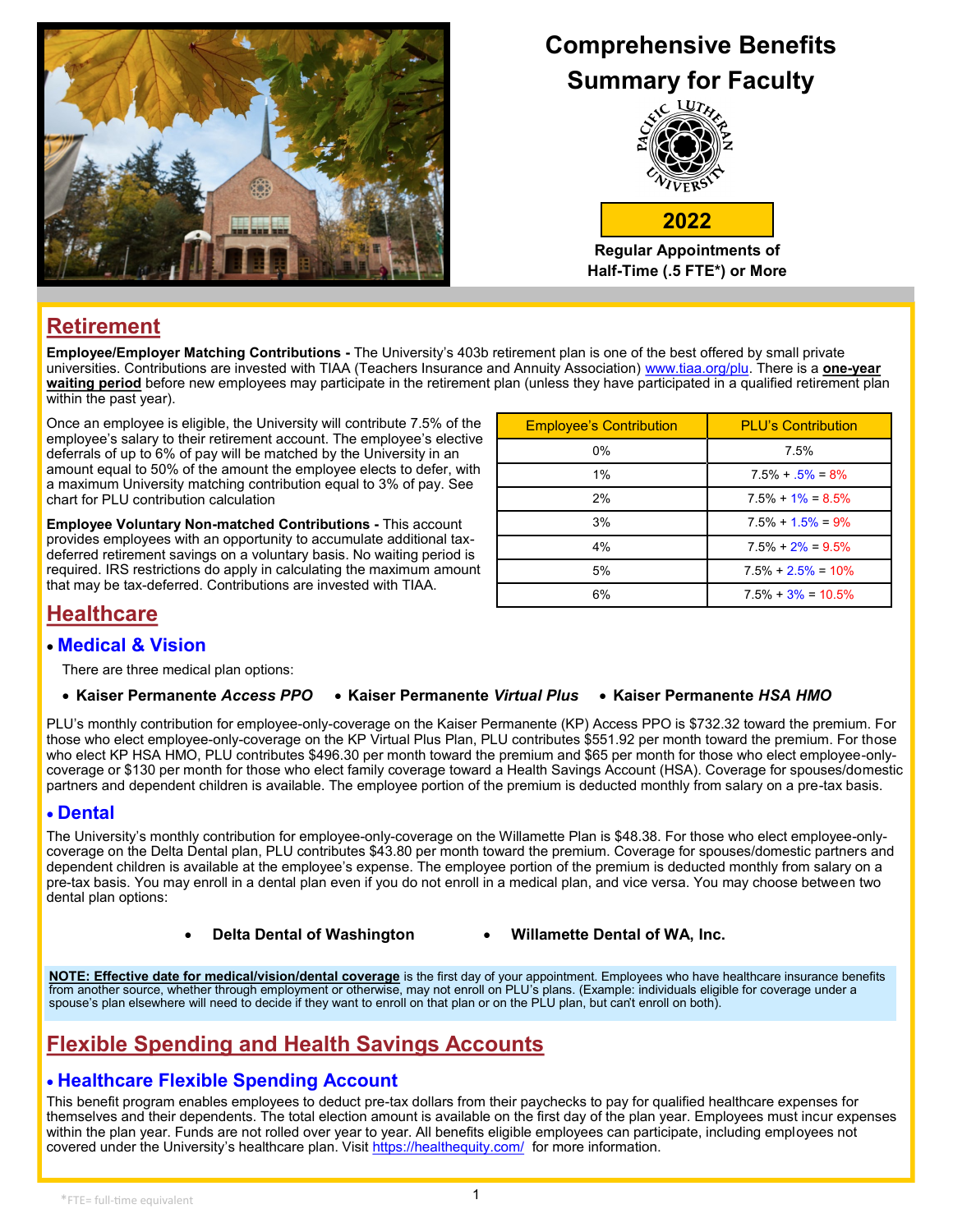### • **Dependent Care Flexible Spending Account**

Employees are able to make pre-tax payroll contributions to pay for qualified dependent care services such as daycare, preschool, elderly care or other dependent care. Funds are only accessible as they are deposited with each payroll deduction. Visit <https://healthequity.com/dcra/> for more information.

#### • **Health Savings Account**

This benefit program is only available to those employees who are enrolled on the HSA HMO medical plan. Employees are able to make pre -tax payroll contributions from their paychecks to pay for qualified healthcare expenses for themselves and their dependents. PLU contributes \$65 per month for those who elect employee-only-coverage or \$130 per month for those who elect family coverage. Funds are only accessible as they are deposited with each payroll deduction. Balances roll over from year to year and never expire. Visit <https://healthequity.com/> for more information.

The annual cost to the University for providing program administration is approximately \$6,883 in total fees.

## **Income Protection**

#### • **Life Insurance/AD&D**

The term life insurance and accidental death and dismemberment program are carried by Unum insurance company. The face value of both basic policies provided by the University is equal to your annual salary. Employees age 70+ receive lower coverage. Annual cost to PLU is approximately \$92 for each employee insured. For a new benefits eligible employee, the effective date for these benefits is the first day of appointment.

In addition to the term life coverage provided by the University, you are eligible to purchase voluntary term life insurance for yourself, your spouse and/or children through Unum insurance company at reasonable group rates.

#### • **Long-term Disability Insurance**

After one year of employment, the University pays the premium for long-term disability (LTD) insurance through Unum insurance company at a typical annual per person cost of approximately \$156. In the event of long-term total or partial disability, the plan pays 60% of covered monthly salary to a maximum benefit of \$6,000 per month. Any deductible sources of income are subtracted from this payment. Benefits commence on the first of the month following 90 days of documented total or partial disability.

### **Paid Leave**

#### • **Holidays/Vacation**

The number of University-observed holidays varies slightly each year. During calendar year 2022, there will be 12 paid holidays. Although faculty members do not accumulate vacation in the same sense as staff do, the number of days of released time due to breaks and recesses averages at least 12 for the nine-month school year.

#### • **Medical Leave**

Any regular faculty member in a "with benefits" employment status who has completed at least one year of employment with PLU may request from the applicable academic administrator a Family/Medical Leave of Absence (which may be paid or unpaid) for up to one academic semester, or up to twelve weeks, whichever is greater. Eligibility for these medical leaves and their terms and conditions are explained in the Faculty Family and Medical Leaves of Absence Policy.

#### • **WA Paid Family & Medical Leave**

Washington's Paid Family and Medical Leave Program is a State insurance program with the cost of premiums shared between employers and employees. The premium for 2022 is .60% of an employee's gross wages. Visit <https://paidleave.wa.gov/>for the most up-to-date information.

### **Tuition Benefits**

The University has a strong commitment to life-long learning which it supports through the following tuition assistance programs and by offering a number of additional on- and off-campus professional development programs. For complete information, refer to the Tuition Benefits Policy.

#### • **Tuition Exchange**

The University participates in two programs which offer tuition exchange benefits for qualified dependent children of eligible University employees. Both programs have specific application deadlines, eligibility requirements, and are competitive and not guaranteed.

- The Tuition Exchange, Inc., an association of over 677 institutions all across the United States providing varying levels of tuition discounts. This benefit is available to full-time employees who have completed three years of service, and is based upon additional University criterion. Only a limited number of dependents typically receive the benefit each year. www.tuitionexchange.org
- The Evangelical Lutheran Church in America (ELCA) Tuition Plan Program includes 24 colleges and universities. These institutions provide tuition remission to qualified PLU dependents. This benefit is available to both full-time and part-time employees who have completed three years of service.